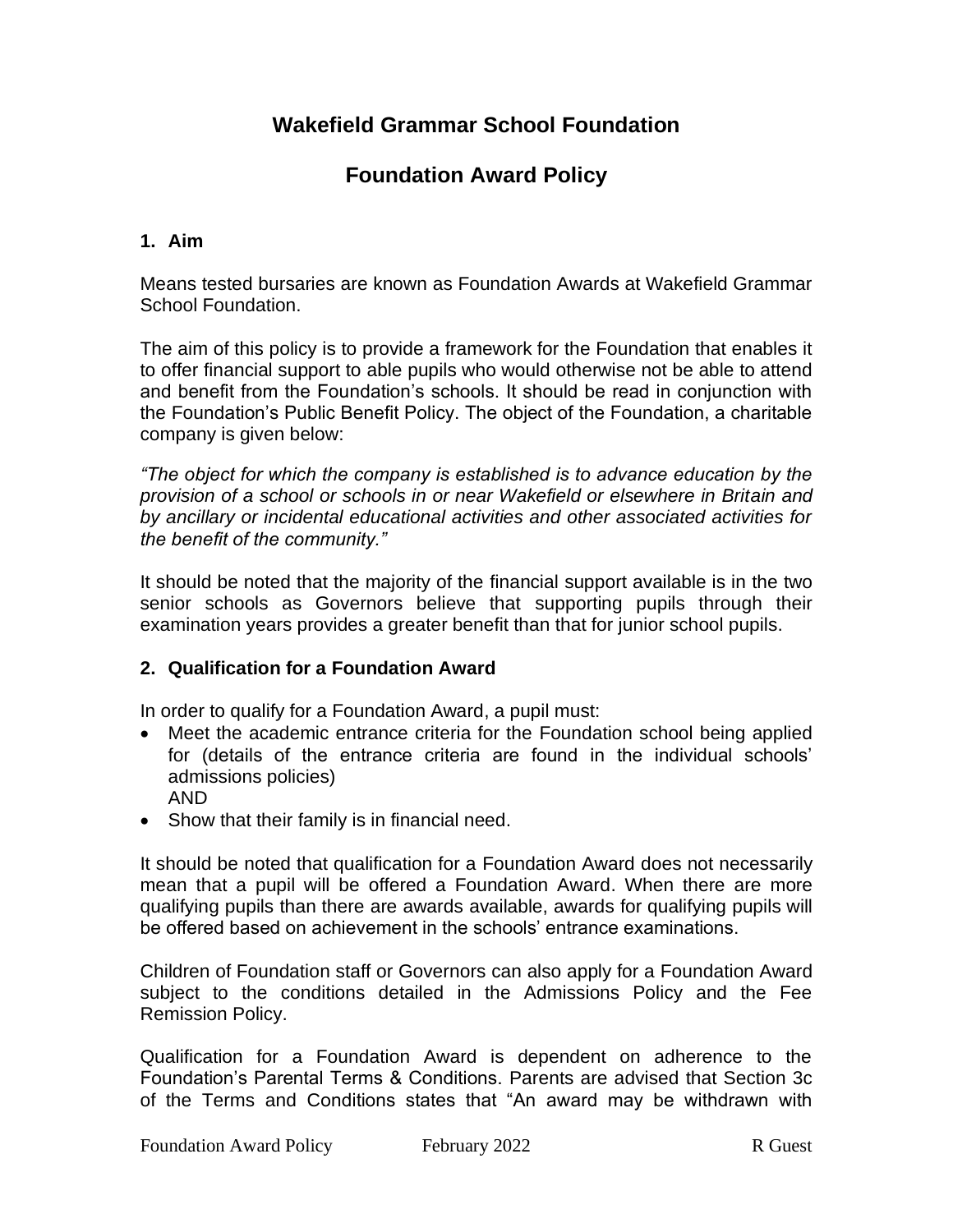immediate effect if, in the opinion of the Head, your child's attendance, progress or behaviour no longer merits the continuation of the award but any such withdrawal of an award will not operate so as to increase the fees in respect of a term which has already commenced."

### **3. Access to Foundation Awards**

Any pupil can apply for a Foundation Award and indeed the Foundation welcomes applications from a cross-section of the community. The availability of awards and how to apply is clearly noted on the Foundation website [\(www.wgsf.org.uk\)](http://www.wgsf.org.uk/) and in the school prospectuses. The information may also be requested via the Foundation's online application platform, and will then be emailed to prospective parents. In addition it is noted in any advertisements placed in newspapers, magazines and on radio. Parents can also find out information about Foundation Awards and how to apply by calling the schools and/or the Governors' Office directly.

Bursaries can be applied for by new applicants at Foundation Schools, and existing pupils whose financial circumstances have changed, resulting in difficulty in payment of tuition fees.

### **4. Monetary Amount of Foundation Awards Offered to Pupils**

Annually, as part of the budget process, the Governors will identify a sum of money available for Foundation Awards. The Governors will review the guidance published by the Charity Commission to ensure that the financial provision for the year will satisfy the public benefit requirements made on charities. Further to this the Governors will also consider the financial budget for the year and the level of reserves to ensure awards do not have a significant adverse effect on the Foundation's financial stability.

### **5. Type of Awards Offered**

Foundation Awards are typically provided to qualifying pupils as a reduction in school fees of 25%, 37½%, 50%, 62½%, 75% or 100% which is effectively a free place (see below). Occasionally a Foundation Award may be increased, at the discretion of the Head, with an amount from a hardship fund.

### **5.1 Senior Schools at Year 7**

Each academic year both senior schools provide Foundation Awards in Year 7 (the first year of senior school) using the percentages noted above and up to two totally free places. The number of bursaries awarded is dependent on the monetary factors noted in section 4 above.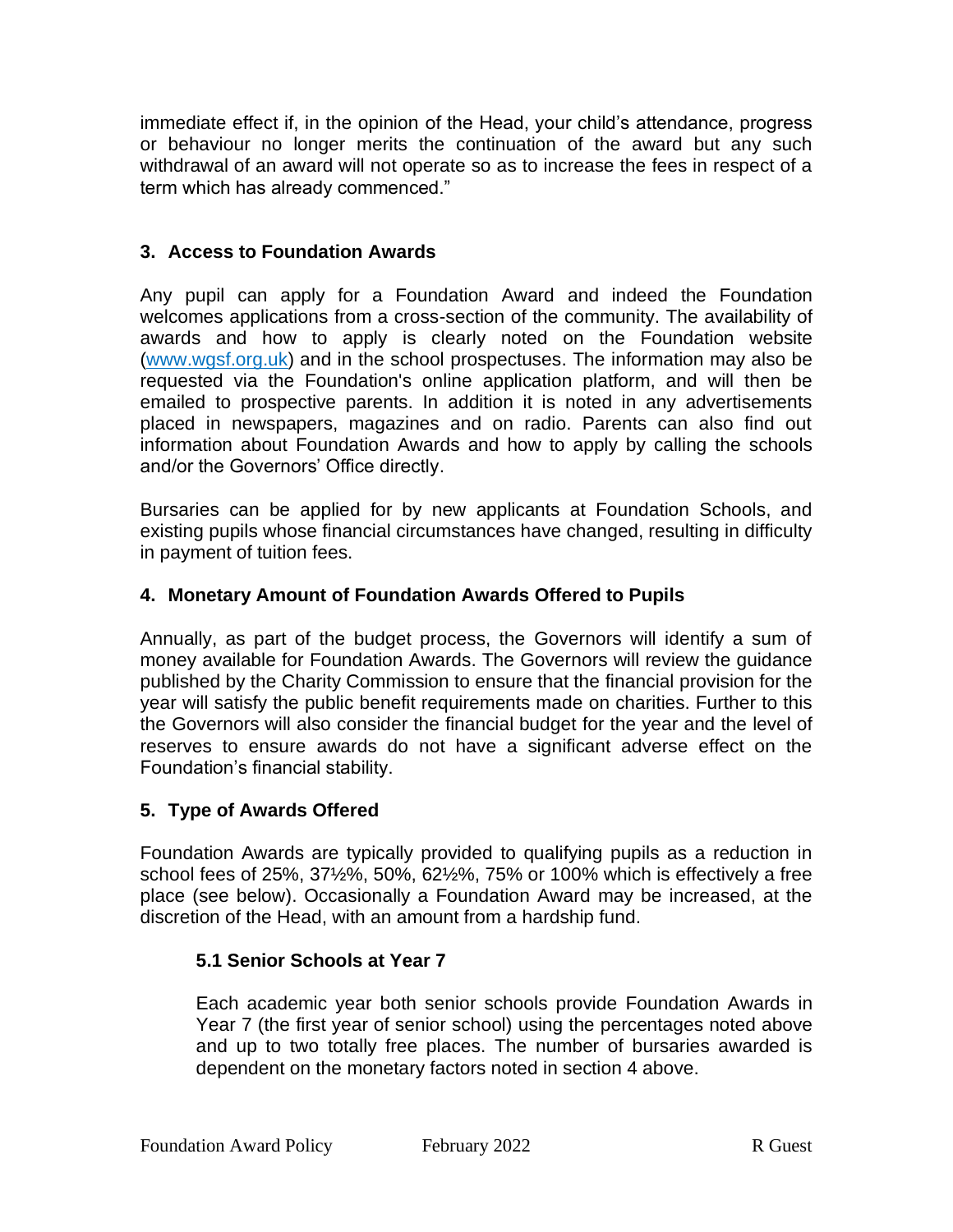Awards are carried forward through a pupil's time at the senior school until he or she leaves. Subsequent to the initial Foundation Award, the parents or legal guardians of recipients of awards are required to complete a financial questionnaire each year and provide documentary evidence that their income is still within the qualifying parameters. If it is not, the award percentage may be reduced or increased, dependent on the availability of additional funding.

If the questionnaire and/or documentary evidence is not provided, the Foundation reserves the right to remove the award until such documentation is provided, without backdating the award on subsequent invoices.

# **5.2 Senior Schools at Year 12 (entry to 6th Form)**

Foundation Awards are available to pupils who meet the criteria to enter the 6th Form at both QEGS and WGHS from inside and outside the Foundation. These are means tested as above and awards are made on a case by case basis.

### **5.3 Junior Schools (Year 3 to Year 6)**

Both junior schools annually offer the equivalent of 2 places as Foundation Awards for pupils in Years 3-6.

# **5.4 Nursery and Pre-Prep Schools (Reception, Year 1 and Year 2)**

Bursaries are not offered at all to pupils in Nursery and not generally to pupils in the Reception, Year 1 and Year 2 year groups unless there are exceptional circumstances. In this event any Foundation Award offered to pupils in these age groups must be agreed by the Head and the Director of Finance & Operations.

### **5.5 100% Foundation Awards**

One 100% Foundation Award may be awarded to a Year 7 pupil each year at WGHS (the Hepworth Knott Bursary) and QEGS. This is awarded at the Head's discretion and is generally awarded to a pupil who qualifies for a 75% Foundation Award under the Foundation's means testing criteria (see section 6).

### **5.6 Other Circumstances**

If a pupil qualifies for a Foundation Award under the conditions in sections 2 and 6, but there are none available due to the financial restrictions under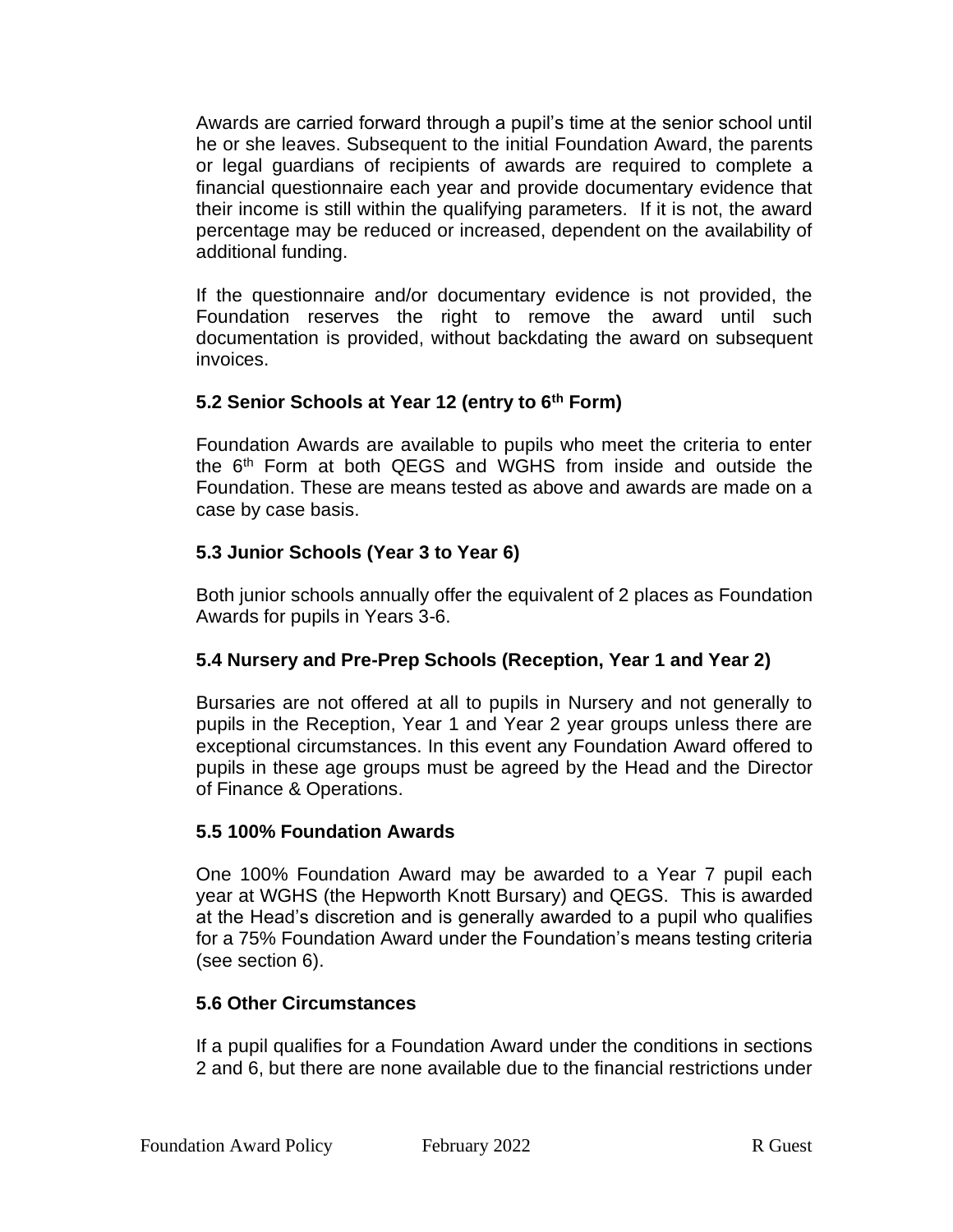section 4, the pupil will be put on a waiting list and contacted for a review of their financial position if a Foundation Award becomes available.

If a pupil in receipt of a Foundation Award leaves the school or no longer qualifies, the award can be given to a qualifying pupil, in the same year group or above, from the waiting list.

As noted in Section 2 headed *Qualification for a Foundation Award* above, all Foundation Awards are subject to funds being available. Typically the Foundation will receive more requests for awards from qualifying pupils than there are available and therefore awards are made based on performance in the schools' entrance assessments or examinations. This may mean that a qualifying pupil is not offered a Foundation Award or may be offered less than he or she would otherwise qualify for.

#### **6. Means Testing**

The level of Foundation Award that may be offered to a pupil is dependent on the financial circumstances of the child's parents or legal guardians. The Foundation has agreed cut off levels at which support may be offered. Prospective parents or legal guardians are required to complete a financial questionnaire detailing all assets, income and specific outgoings including payroll deductions for tax and national insurance along with mortgage interest. Full details are available on the questionnaire. All applicants must be available to discuss their questionnaire with a Foundation Finance Administrator. The Foundation effectively assesses after tax household income which will include, where applicable, a notional income based on assets, investments and equity in property and/or a business if relevant. An allowance is given for any other children in full time education. As of September 2021 bursaries were available where net household income was below £50,000.

### **7. Other Factors to Consider**

Factors that may be taken into consideration when assessing a child for a Foundation Award

- Potential earning capacity of the family.
- Potential to release equity from property or other investments.
- Potential contributions from non-resident parents and other relatives/friends to both school fees and household costs.
- Applicants for Foundation Awards would not generally be expected to have: homes valued at more than £300,000 (*as at September 2021*), expensive cars, second properties.
- Where lifestyle is deemed to indicate that income levels are higher than those declared, further evidence of income may be requested and an award will be given at the discretion of the Director of Finance & Operations.